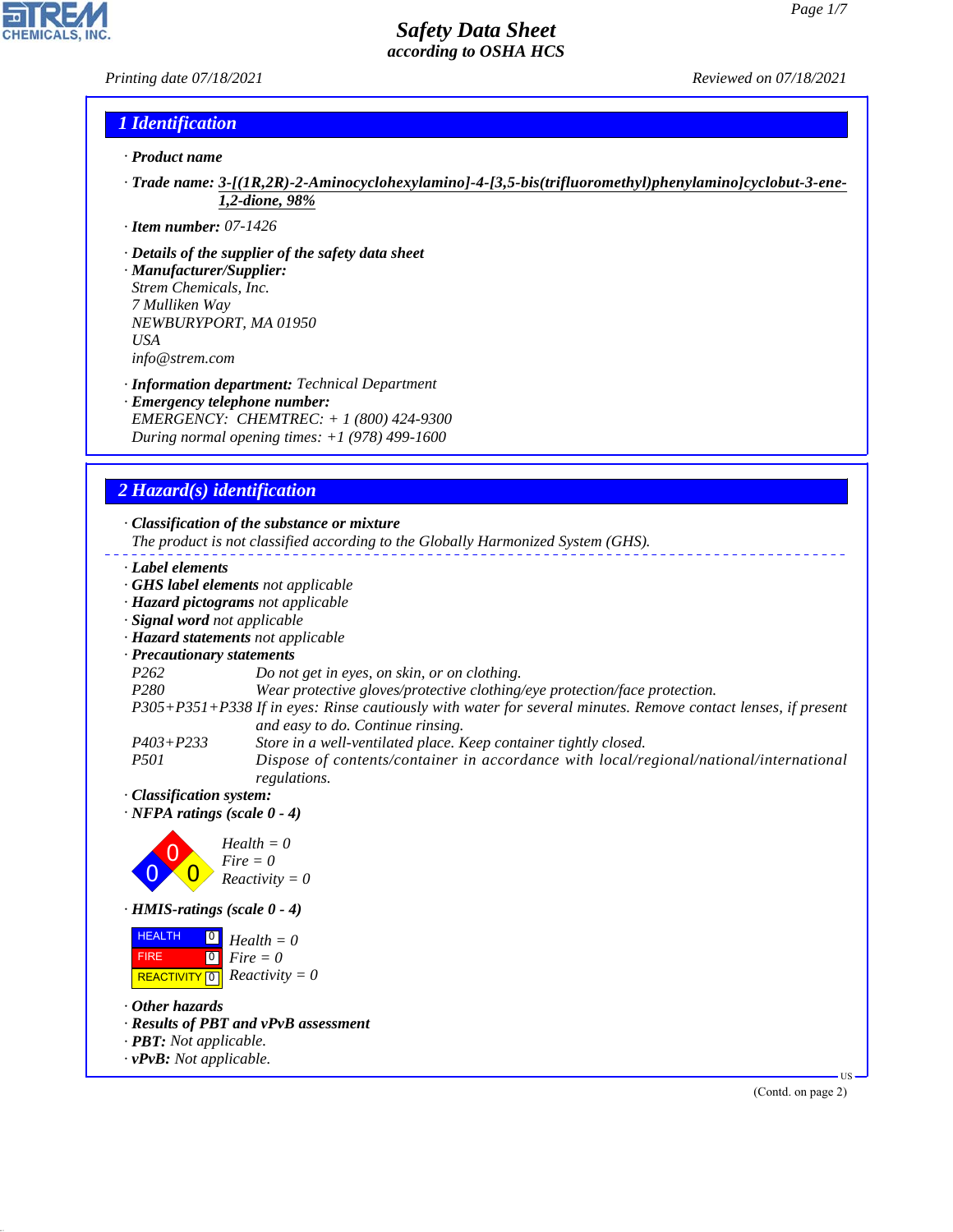*Printing date 07/18/2021 Reviewed on 07/18/2021*

*Trade name: 3-[(1R,2R)-2-Aminocyclohexylamino]-4-[3,5-bis(trifluoromethyl)phenylamino]cyclobut-3-ene-1,2 dione, 98%*

(Contd. of page 1)

### *3 Composition/information on ingredients*

- *· Chemical characterization: Mixtures*
- *· Description: Mixture of the substances listed below with nonhazardous additions.*

*· Dangerous components: not applicable*

#### *4 First-aid measures*

- *· Description of first aid measures*
- *· General information: No special measures required.*
- *· After inhalation: Supply fresh air; consult doctor in case of complaints.*
- *· After skin contact: Generally the product does not irritate the skin.*
- *· After eye contact: Rinse opened eye for several minutes under running water. Then consult a doctor.*
- *· After swallowing: If symptoms persist consult doctor.*
- *· Information for doctor:*
- *· Most important symptoms and effects, both acute and delayed No further relevant information available.*
- *· Indication of any immediate medical attention and special treatment needed*
- *No further relevant information available.*

### *5 Fire-fighting measures*

- *· Extinguishing media*
- *· Suitable extinguishing agents: Use fire fighting measures that suit the environment.*
- *· Special hazards arising from the substance or mixture No further relevant information available.*
- *· Advice for firefighters*
- *· Protective equipment: No special measures required.*

#### *6 Accidental release measures*

- *· Personal precautions, protective equipment and emergency procedures Not required.*
- *· Environmental precautions: No special measures required.*
- *· Methods and material for containment and cleaning up: Dispose contaminated material as waste according to item 13.*
- 
- *· Reference to other sections*
- *See Section 7 for information on safe handling.*
- *See Section 8 for information on personal protection equipment.*
- *See Section 13 for disposal information.*
- *· Protective Action Criteria for Chemicals*

#### *· PAC-1:*

*None of the ingredients is listed.*

#### *· PAC-2:*

*None of the ingredients is listed.*

*· PAC-3:*

44.1.1

*None of the ingredients is listed.*

(Contd. on page 3)

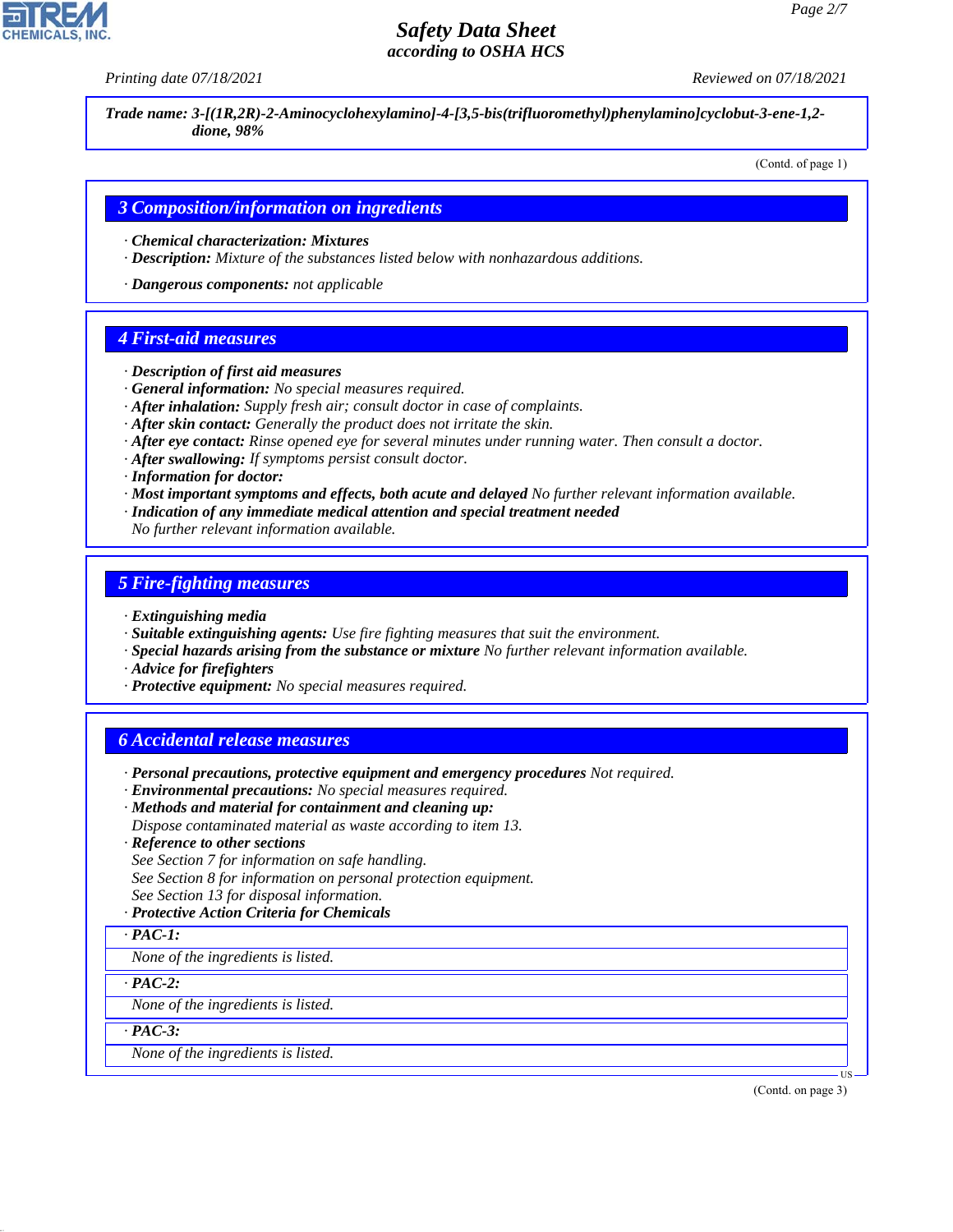*Printing date 07/18/2021 Reviewed on 07/18/2021*

*Trade name: 3-[(1R,2R)-2-Aminocyclohexylamino]-4-[3,5-bis(trifluoromethyl)phenylamino]cyclobut-3-ene-1,2 dione, 98%*

(Contd. of page 2)

## *7 Handling and storage*

- *· Handling:*
- *· Precautions for safe handling No special measures required.*
- *· Information about protection against explosions and fires: No special measures required.*
- *· Conditions for safe storage, including any incompatibilities*
- *· Storage:*
- *· Requirements to be met by storerooms and receptacles: No special requirements.*
- *· Information about storage in one common storage facility: Not required.*
- *· Further information about storage conditions: None.*
- *· Specific end use(s) No further relevant information available.*

### *8 Exposure controls/personal protection*

- *· Additional information about design of technical systems: No further data; see item 7.*
- *· Control parameters*
- *· Components with limit values that require monitoring at the workplace:*
- *The product does not contain any relevant quantities of materials with critical values that have to be monitored at the workplace.*
- *· Additional information: The lists that were valid during the creation were used as basis.*
- *· Exposure controls*
- *· Personal protective equipment:*
- *· General protective and hygienic measures:*
- *The usual precautionary measures for handling chemicals should be followed.*
- *· Breathing equipment: Not required.*
- *· Protection of hands:*



44.1.1

\_S*Protective gloves*

*The glove material has to be impermeable and resistant to the product/ the substance/ the preparation. Due to missing tests no recommendation to the glove material can be given for the product/ the preparation/ the chemical mixture.*

*Selection of the glove material on consideration of the penetration times, rates of diffusion and the degradation · Material of gloves*

*The selection of the suitable gloves does not only depend on the material, but also on further marks of quality and varies from manufacturer to manufacturer. As the product is a preparation of several substances, the resistance of the glove material can not be calculated in advance and has therefore to be checked prior to the application. · Penetration time of glove material*

*The exact break through time has to be found out by the manufacturer of the protective gloves and has to be observed.*

*· Eye protection: Safety glasses*

(Contd. on page 4)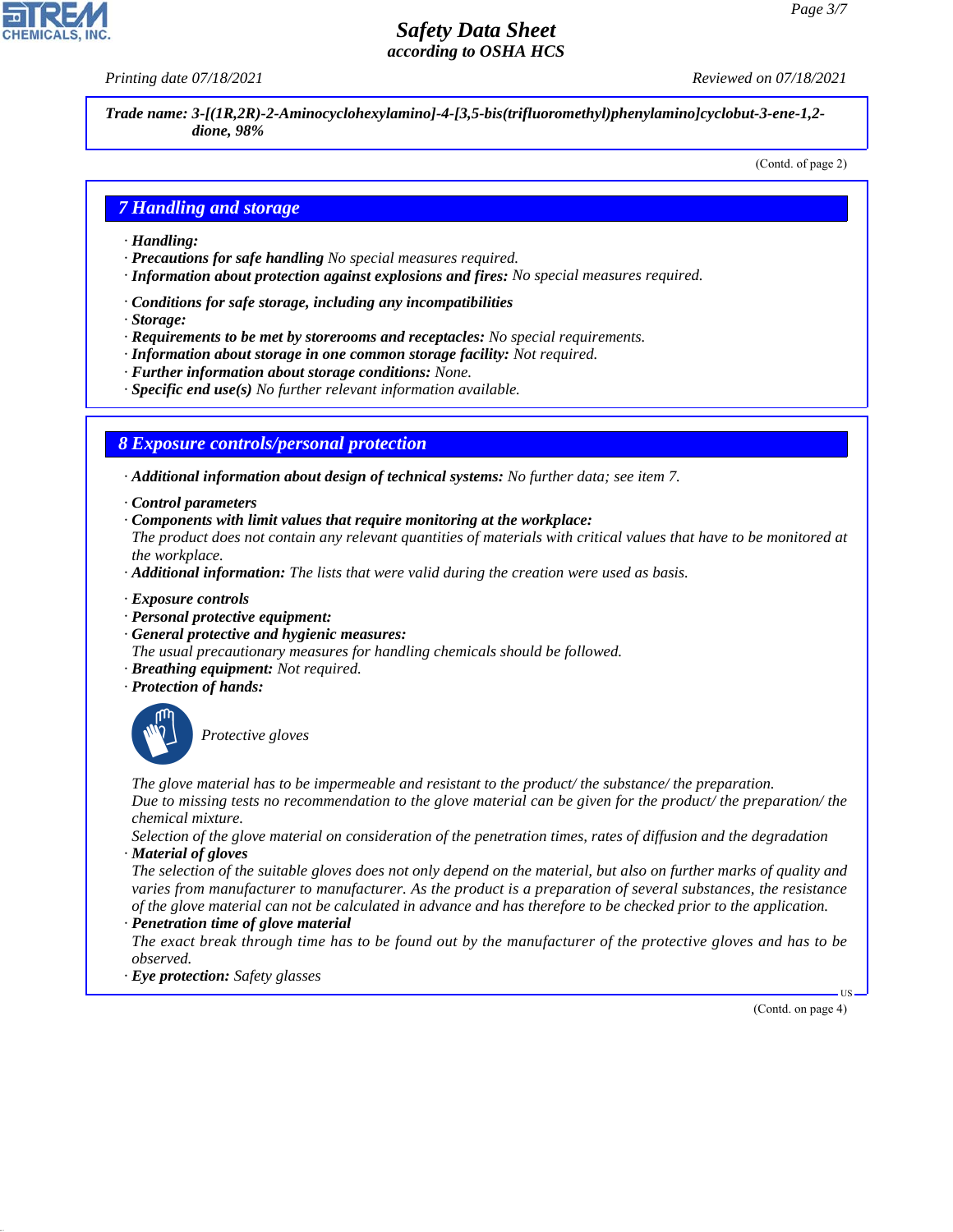ᄀ

**CHEMICALS, INC.** 

*Printing date 07/18/2021 Reviewed on 07/18/2021*

*Trade name: 3-[(1R,2R)-2-Aminocyclohexylamino]-4-[3,5-bis(trifluoromethyl)phenylamino]cyclobut-3-ene-1,2 dione, 98%*

(Contd. of page 3)

| <b>9 Physical and chemical properties</b>                  |                                               |
|------------------------------------------------------------|-----------------------------------------------|
| · Information on basic physical and chemical properties    |                                               |
| <b>General Information</b>                                 |                                               |
| $\cdot$ Appearance:                                        |                                               |
| Form:                                                      | Powder                                        |
| Color:                                                     | Whitish                                       |
| $\cdot$ Odor:                                              | Characteristic                                |
| Odor threshold:                                            | Not determined.                               |
| $\cdot$ pH-value:                                          | Not applicable.                               |
| Change in condition                                        |                                               |
| <b>Melting point/Melting range:</b>                        | Undetermined.                                 |
| <b>Boiling point/Boiling range:</b>                        | Undetermined.                                 |
| · Flash point:                                             | Not applicable.                               |
| · Flammability (solid, gaseous):                           | Product is not flammable                      |
| · Ignition temperature:                                    |                                               |
| <b>Decomposition temperature:</b>                          | Not determined.                               |
| · Auto igniting:                                           | Product is not selfigniting.                  |
| · Danger of explosion:                                     | Product does not present an explosion hazard. |
| · Explosion limits:                                        |                                               |
| Lower:                                                     | Not determined.                               |
| <b>Upper:</b>                                              | Not determined.                               |
| · Vapor pressure:                                          | Not applicable.                               |
| $\cdot$ Density:                                           | Not determined.                               |
| · Relative density                                         | Not determined.                               |
| · Vapor density                                            | Not applicable.                               |
| $\cdot$ Evaporation rate                                   | Not applicable.                               |
| · Solubility in / Miscibility with                         |                                               |
| Water:                                                     | <i>Insoluble.</i>                             |
| · Partition coefficient (n-octanol/water): Not determined. |                                               |
| · Viscosity:                                               |                                               |
| Dynamic:                                                   | Not applicable.                               |
| Kinematic:                                                 | Not applicable.                               |
| · Solvent content:                                         |                                               |
| Organic solvents:                                          | $0.0\%$                                       |
| <b>VOC</b> content:                                        | 0.0 g/l / 0.00 lb/gl                          |
| $·$ Other information                                      | No further relevant information available.    |

# *10 Stability and reactivity*

*· Reactivity No further relevant information available.*

*· Chemical stability*

44.1.1

*· Thermal decomposition / conditions to be avoided: No decomposition if used according to specifications.*

*· Possibility of hazardous reactions No dangerous reactions known.*

(Contd. on page 5)

US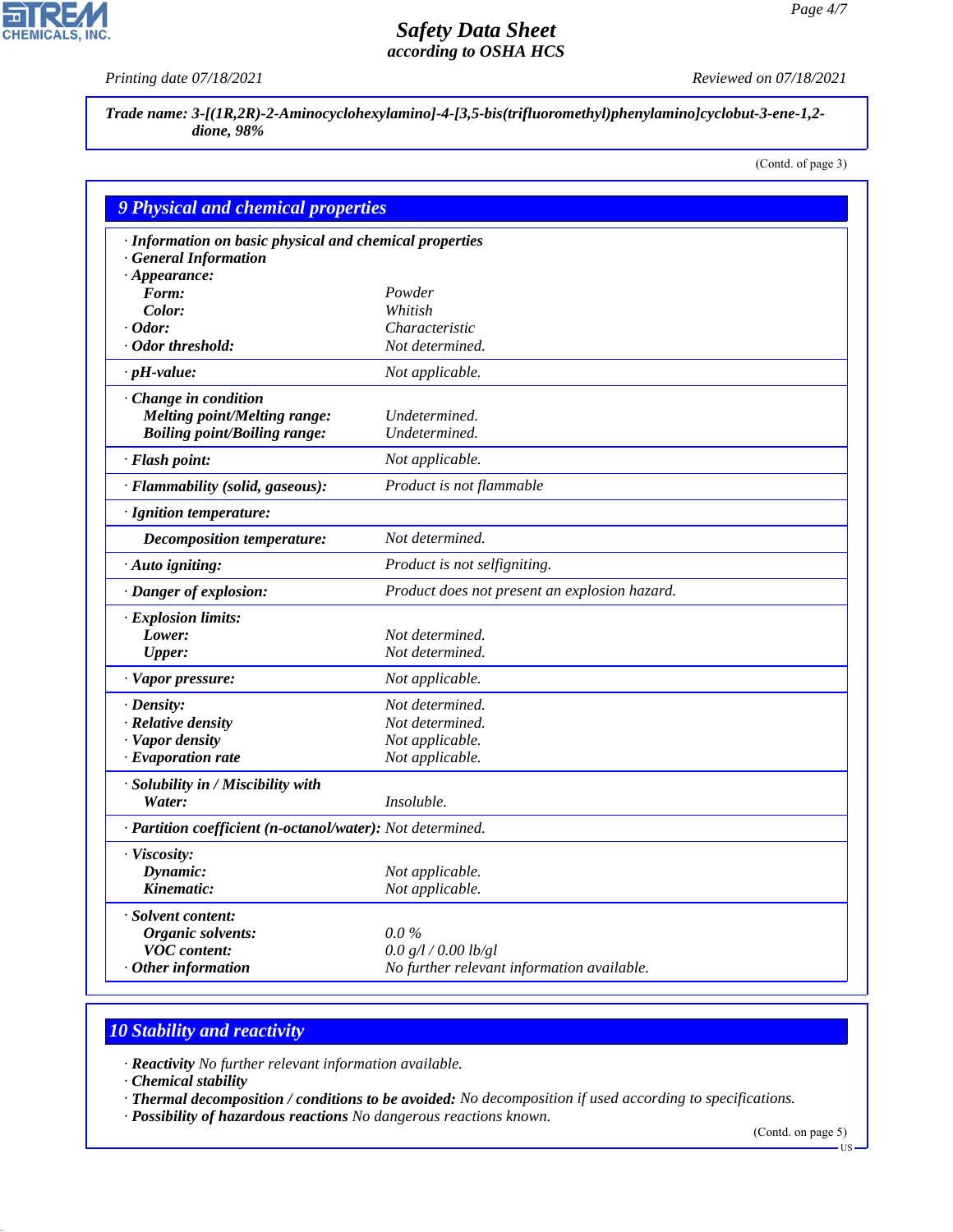*Printing date 07/18/2021 Reviewed on 07/18/2021*

*Trade name: 3-[(1R,2R)-2-Aminocyclohexylamino]-4-[3,5-bis(trifluoromethyl)phenylamino]cyclobut-3-ene-1,2 dione, 98%*

(Contd. of page 4)

- *· Conditions to avoid No further relevant information available.*
- *· Incompatible materials: No further relevant information available.*
- *· Hazardous decomposition products: No dangerous decomposition products known.*

## *11 Toxicological information*

- *· Information on toxicological effects*
- *· Acute toxicity:*
- *· Primary irritant effect:*
- *· on the skin: No irritant effect.*
- *· on the eye: No irritating effect.*
- *· Sensitization: No sensitizing effects known.*
- *· Additional toxicological information:*

*The product is not subject to classification according to internally approved calculation methods for preparations:*

*When used and handled according to specifications, the product does not have any harmful effects according to our experience and the information provided to us.*

*· Carcinogenic categories*

*· IARC (International Agency for Research on Cancer)*

*None of the ingredients is listed.*

#### *· NTP (National Toxicology Program)*

*None of the ingredients is listed.*

#### *· OSHA-Ca (Occupational Safety & Health Administration)*

*None of the ingredients is listed.*

# *12 Ecological information*

*· Toxicity*

- *· Aquatic toxicity: No further relevant information available.*
- *· Persistence and degradability No further relevant information available.*
- *· Behavior in environmental systems:*
- *· Bioaccumulative potential No further relevant information available.*
- *· Mobility in soil No further relevant information available.*
- *· Additional ecological information:*
- *· General notes: Not known to be hazardous to water.*
- *· Results of PBT and vPvB assessment*
- *· PBT: Not applicable.*
- *· vPvB: Not applicable.*
- *· Other adverse effects No further relevant information available.*

## *13 Disposal considerations*

*· Waste treatment methods*

44.1.1

*· Recommendation: Disposal must be made according to official regulations.*

(Contd. on page 6)

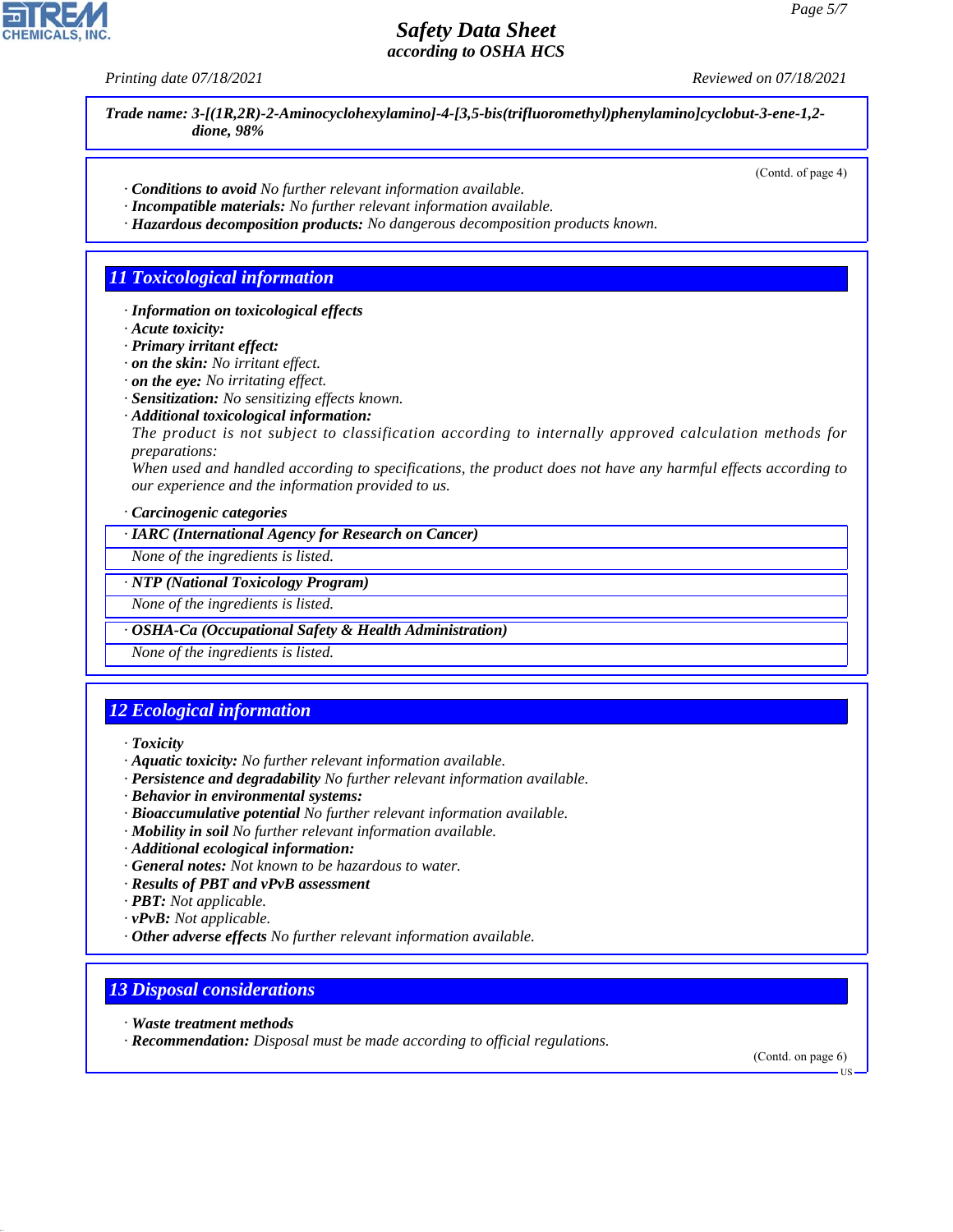*Printing date 07/18/2021 Reviewed on 07/18/2021*

*Trade name: 3-[(1R,2R)-2-Aminocyclohexylamino]-4-[3,5-bis(trifluoromethyl)phenylamino]cyclobut-3-ene-1,2 dione, 98%*

(Contd. of page 5)

*· Uncleaned packagings:*

*· Recommendation: Disposal must be made according to official regulations.*

| <b>14 Transport information</b>                                                     |                 |  |
|-------------------------------------------------------------------------------------|-----------------|--|
| $\cdot$ UN-Number<br>· DOT, ADN, IMDG, IATA                                         | not regulated   |  |
| $\cdot$ UN proper shipping name<br>· DOT, ADN, IMDG, IATA                           | not regulated   |  |
| $\cdot$ Transport hazard class(es)                                                  |                 |  |
| · DOT, ADN, IMDG, IATA<br>· Class                                                   | not regulated   |  |
| · Packing group<br>· DOT, IMDG, IATA                                                | not regulated   |  |
| · Environmental hazards:                                                            | Not applicable. |  |
| Special precautions for user                                                        | Not applicable. |  |
| · Transport in bulk according to Annex II of<br><b>MARPOL73/78 and the IBC Code</b> | Not applicable. |  |
| · UN "Model Regulation":                                                            | not regulated   |  |

## *15 Regulatory information*

*· Safety, health and environmental regulations/legislation specific for the substance or mixture · Sara*

*· Section 355 (extremely hazardous substances):*

*None of the ingredients is listed.*

*· Section 313 (Specific toxic chemical listings):*

*None of the ingredients is listed.*

*· TSCA (Toxic Substances Control Act):*

*None of the ingredients is listed.*

*· Proposition 65*

44.1.1

*· Chemicals known to cause cancer:*

*None of the ingredients is listed.*

*· Chemicals known to cause reproductive toxicity for females:*

*None of the ingredients is listed.*

*· Chemicals known to cause reproductive toxicity for males:*

*None of the ingredients is listed.*

*· Chemicals known to cause developmental toxicity:*

*None of the ingredients is listed.*

(Contd. on page 7)



US